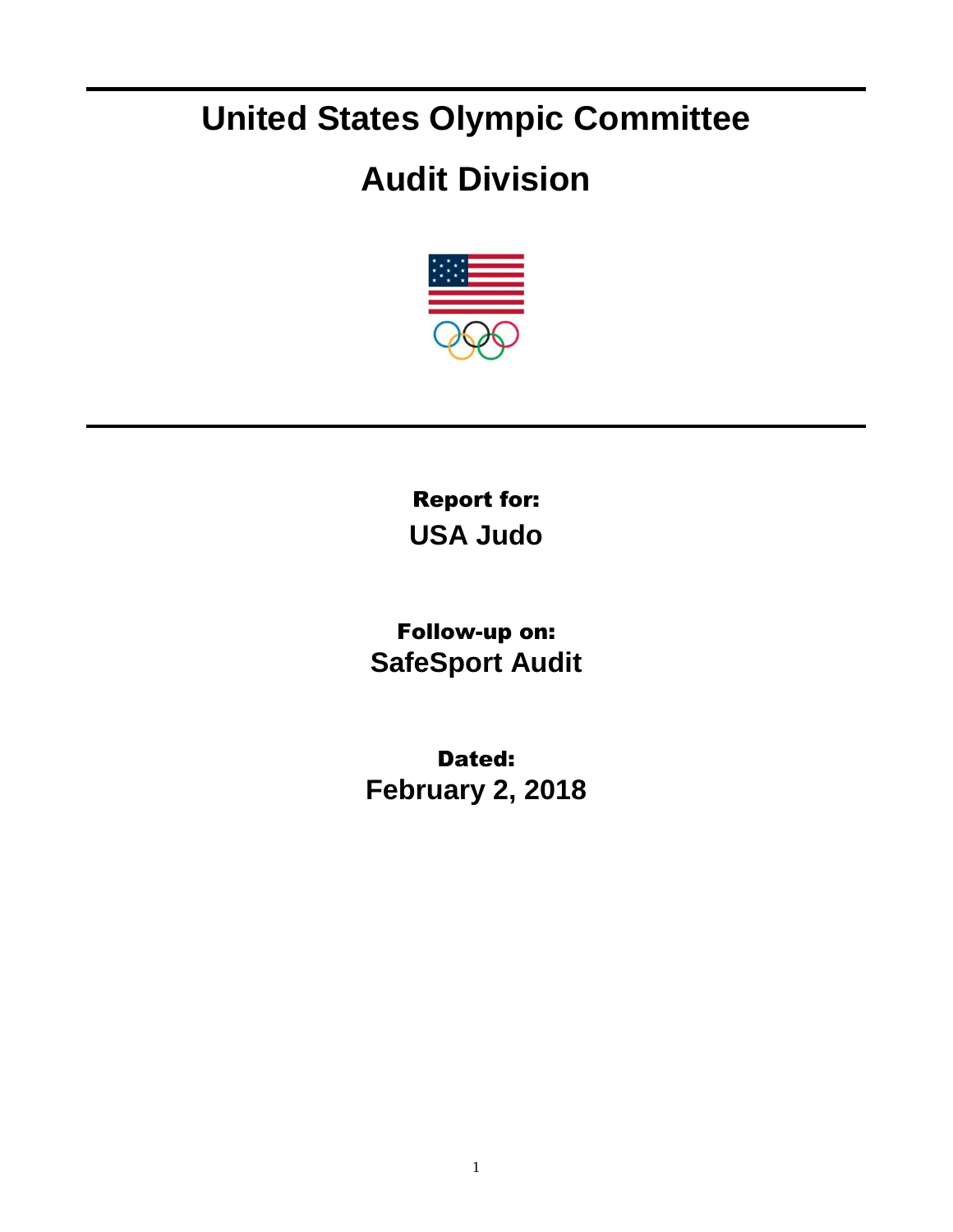UNITED STATES OLYMPIC COMMITTEE 1 Olympic Plaza Colorado Springs, CO 80909



February 2, 2018

Keith Bryant Executive Director USA Judo

Dear Keith,

During the second and third quarter of 2017, Baker Tilly Virchow Krause (Baker Tilly) performed a SafeSport audit of USA Judo (Judo). The purpose of the follow-up review is to report on the status of recommendations from the SafeSport audit of Judo dated October 2017. Our methodology was limited to communication with Judo and a review of various policies provided by the organization. The Audit Division did not perform additional audit work to verify action was taken. However, SafeSport will be tested during the routine audit process going forward.

The review found that both recommendations were implemented and are considered closed. Judo was prompt to implement the two recommendations in the SafeSport audit.

We thank you and your staff for assisting in the follow-up review.

Sincerely,

at Julle

Bridget Toelle, CPA, CIA Ellen Senf Senior Director, Audit Staff Auditor

cc: Scott Blackmun Mark Hill Gary Johansen Chris McCleary

Ellen & Senf

Rick Adams **Corinne Shigemoto**